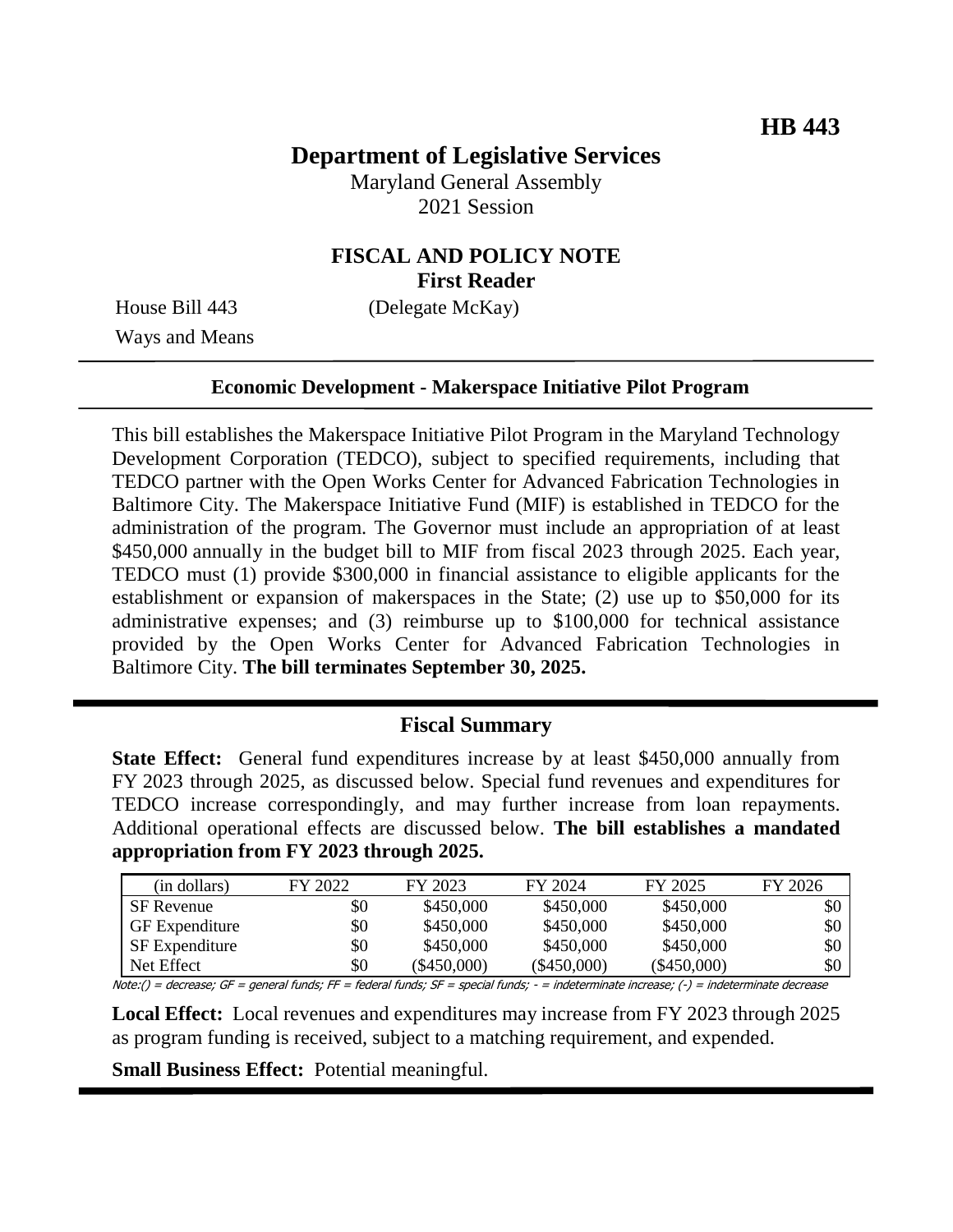### **Analysis**

**Bill Summary:** TEDCO is required to award financial assistance under the program, and may do so to (1) a local government; (2) an agency, an instrumentality, or a nonprofit corporation that a local government designates; or (3) a nonprofit entity operating or seeking to operate a makerspace in the State. Each year from fiscal 2023 through 2025, TEDCO may award financial assistance as follows: (1) \$50,000 to establish makerspace programs with Western Maryland Works; and (2) \$250,000 to establish or expand makerspaces in up to four counties not served by Western Maryland Works.

A recipient of financial assistance (grants, loans, or similar assistance) under the program must provide matching funds or in-kind contributions for the project at least equal to the amount of financial assistance awarded. Generally, TEDCO is prohibited from awarding more than \$150,000 in financial assistance within a single county in a single fiscal year.

### *The Makerspace Initiative Fund*

MIF is established in TEDCO as a special, nonlapsing fund, consisting of money appropriated in the State budget, interest earnings, loan repayments, and any other money from any other source. MIF must be used to cover the following costs of the program:

- TEDCO administrative costs, up to \$50,000 in each fiscal year;
- reimbursement, up to \$100,000 in each fiscal year, for technical assistance provided by the Open Works Center for Advanced Fabrication Technologies in Baltimore City; and
- any financial assistance that is awarded to eligible recipients under the program.

The Office of Legislative Audits (OLA) must audit the accounts and transactions of MIF in accordance with current law.

**Current Law:** TEDCO is an independent entity established by the Maryland General Assembly in 1998 to facilitate the creation of technology companies and encourage collaboration between these emerging businesses and federal and State research laboratories. TEDCO also aims to promote new research activity and investments that lead to business development in Maryland.

To achieve its goals, TEDCO provides nonequity investments to early-stage technology businesses, and it funds development and patenting of new technologies at research universities. TEDCO also develops linkages with federal research facilities in the State and

HB 443/ Page 2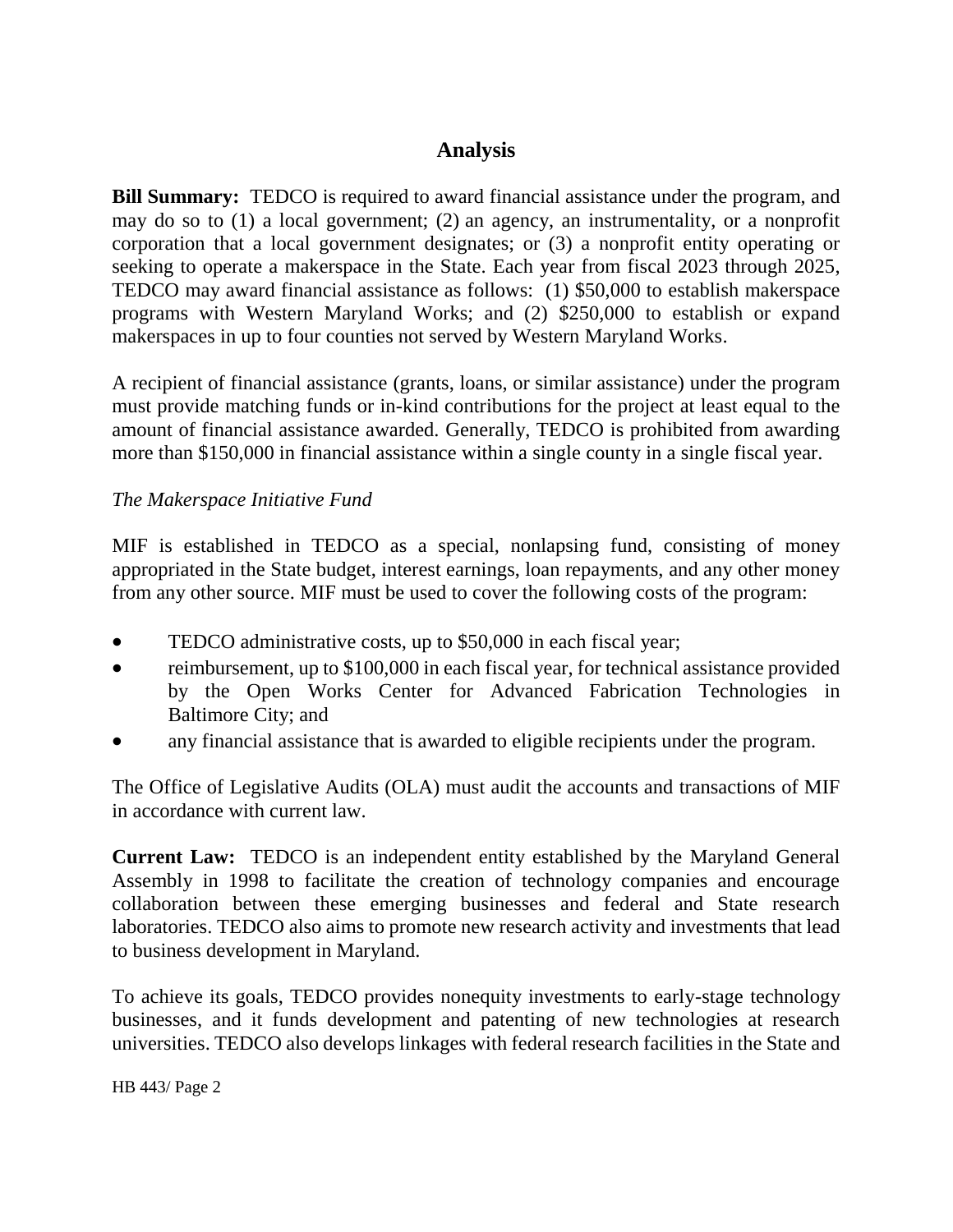helps companies pursue research funds from federal and other sources. The corporation's role was expanded in fiscal 2016 with the enactment of Chapter 141 of 2015 to transfer the operation of the Maryland Venture Fund (MVF) and the biotechnology grant program from the Department of Commerce. Except for MVF, which is a special fund, State support for TEDCO's programs is typically in the form of general funds.

**State Fiscal Effect:** This estimate assumes that the Governor provides the minimum amount required by the bill's mandated appropriation. Accordingly, general fund expenditures increase by \$450,000 annually from fiscal 2023 through 2025. Special fund revenues and expenditures for TEDCO increase correspondingly as funds are received and then used for authorized purposes.

TEDCO advises that it requires one *half-time* staff to administer the program, and that total administrative costs are approximately \$50,000 annually, consistent with funding for this purpose as authorized by the bill. TEDCO employees are not State employees. The remaining \$400,000 each year is sufficient to both (1) provide \$300,000 in financial assistance and (2) make the required reimbursement of up to \$100,000 to the Open Works Center in Baltimore City.

As the bill authorizes TEDCO to make loans, special fund revenues may further increase from fiscal 2023 through 2025 as funds are repaid, followed by additional special fund expenditures as those funds are redistributed under the program. It is unclear what happens to any outstanding loan obligations or remaining funds upon termination of the program.

OLA advises that it has no available resources to audit MIF as required under the bill, which lessens the audit coverage of potentially more significant and material TEDCO funds and operations during OLA's routine audits of the corporation. This may have a detrimental effect on the effectiveness and efficiency of such audits. Fiscal/compliance audits are conducted on a three- or four-year cycle.

The bill does not otherwise materially affect State finances or operations.

**Small Business Effect:** Eligible recipients of program funding are local governments and nonprofits, which are not considered small businesses; however, incentivizing the creation of makerspaces may benefit small businesses by providing greater access to production facilities.